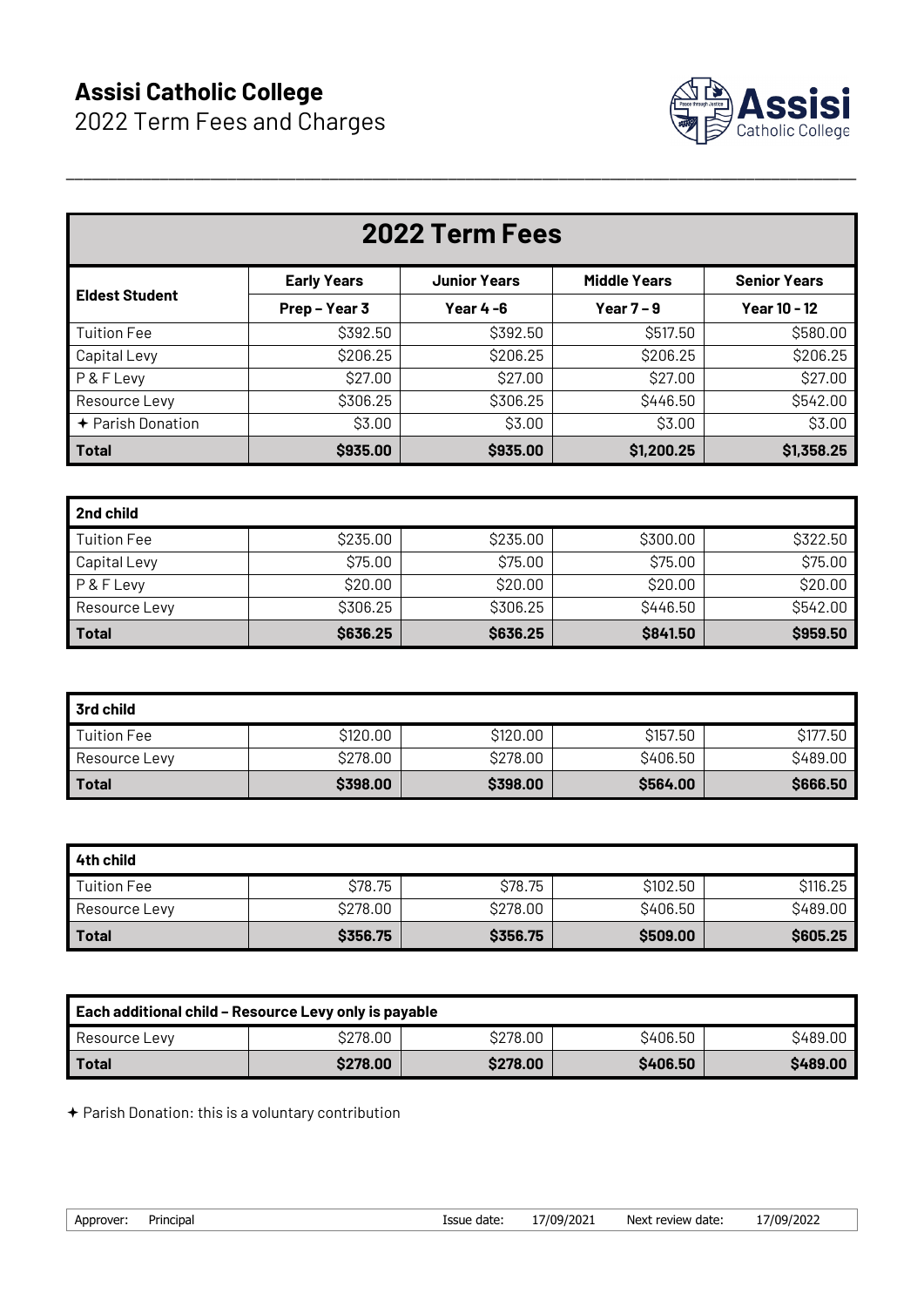

# **Additional Fees**

### **Term Fees do not include the following:**

- Futsal Elective levy \$25.00 per term
- VET certificate course fees per term dependent on Registered Training Organisation (R.T.O.) costs (see Subject Selection Booklet for estimates)

\_\_\_\_\_\_\_\_\_\_\_\_\_\_\_\_\_\_\_\_\_\_\_\_\_\_\_\_\_\_\_\_\_\_\_\_\_\_\_\_\_\_\_\_\_\_\_\_\_\_\_\_\_\_\_\_\_\_\_\_\_\_\_\_\_\_\_\_\_\_\_\_\_\_\_\_\_\_\_\_\_\_\_\_\_\_\_\_\_\_\_\_\_

- Overseas trips, Heron Island trip, Snow trip, Italy exchange etc. (or such non-compulsory, extracurricular trips)
- Year 12 Graduation Formal, Year 12 Jersey, Year 10 Boat Cruise, etc.

**Please note:** From time to time a student activity/event may arise which may incur an additional charge. Parents will be advised in advance of the details and costs.

## **Resource Fee Inclusions**

- College Annual the 'Assisi Anno'
- **Sport**
- Reports
- Pastoral activities (except End of Year Function)
- Subject costs
- Year P-6 Stationery packs
- Compulsory year level Camps/Retreats
- Excursions / Incursions
- Class Competitions
- Most materials for practical subjects
- Textbook hire
- Photocopying of learning resources
- \$40.00 per student towards printing costs
- IT Support
- Internet costs

## **Methods of Payment - School Fees**

- **BPay** (Preferred method) BPay details are reflected on the fees statement.
- **BPoint** using Mastercard/Visacard debit or credit card payment via the Parent Portal and selecting 'School Fees'. Please use your BPay reference number for identification of your account. BPay details are reflected on the fees statement.

### **Please note: Cash, eftpos and AMEX payments are not accepted.**

| Approver: Principal |  | Issue date: 17/09/2021 | Next review date: | 17/09/2022 |
|---------------------|--|------------------------|-------------------|------------|
|                     |  |                        |                   |            |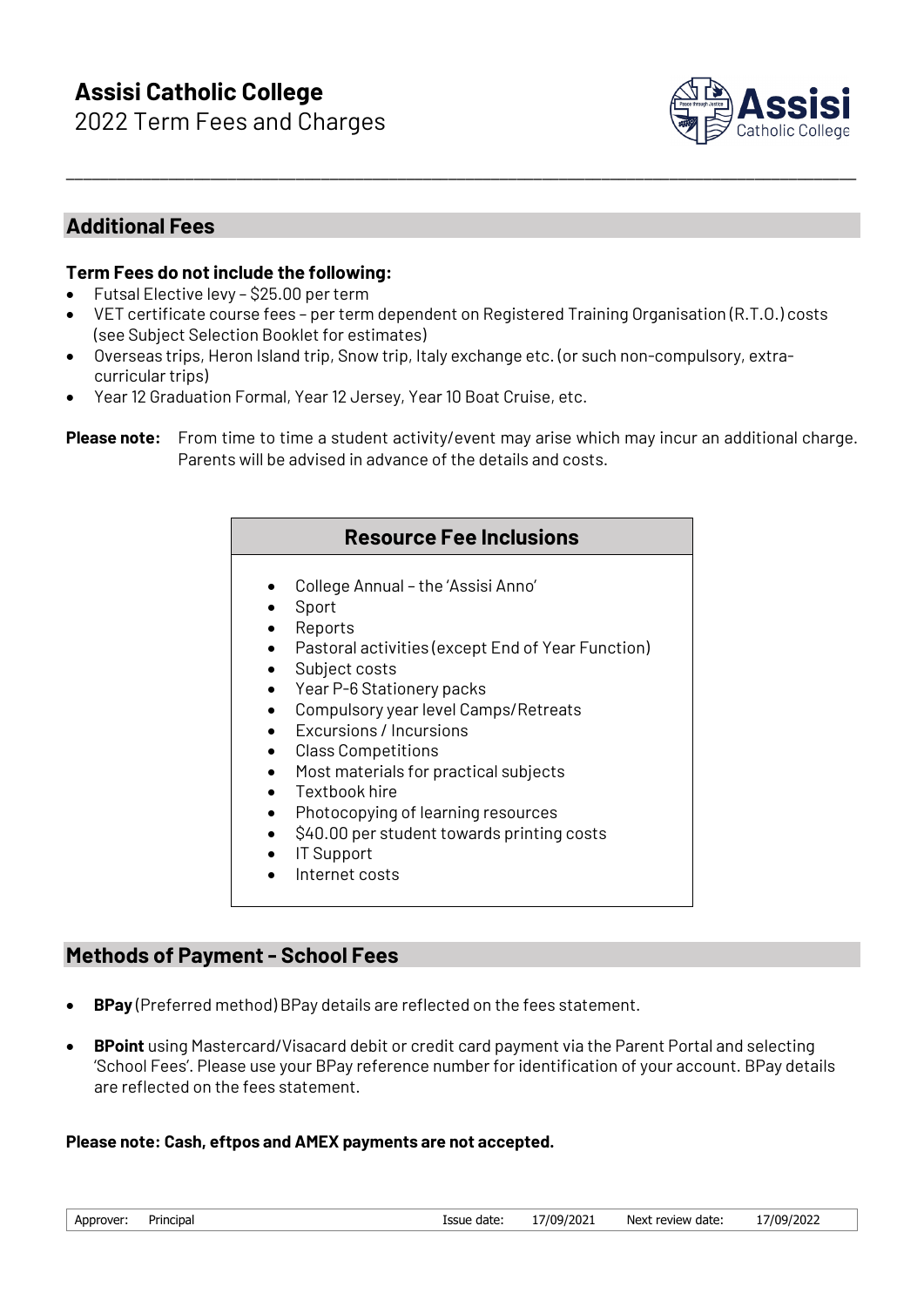

# **Uniform Purchases**

Perm-A-Pleat Schoolwear operate a uniform shop on the College grounds. For opening hours and appointments, information is located on the College website and Parent Portal. Purchases can be made through their online store or via cash/eftpos at the time of purchase.

\_\_\_\_\_\_\_\_\_\_\_\_\_\_\_\_\_\_\_\_\_\_\_\_\_\_\_\_\_\_\_\_\_\_\_\_\_\_\_\_\_\_\_\_\_\_\_\_\_\_\_\_\_\_\_\_\_\_\_\_\_\_\_\_\_\_\_\_\_\_\_\_\_\_\_\_\_\_\_\_\_\_\_\_\_\_\_\_\_\_\_\_\_

## **Application for Enrolment Fee**

- The \$75.00 Application for Enrolment Fee is **non-refundable**.
- The payment of the \$75.00 Application for Enrolment Fee does not quarantee enrolment.

Application for Enrolment Fees can be paid directly through the College website by clicking the Enrolments tab and College Fees tab then selecting **Pay Application Fee**.

# **Confirmation of Enrolment Fee**

A **non-refundable** fee of \$300.00\* for the first student of a new family will be charged when the enrolment of the student is confirmed. \*effective 1 January 2019

A **non-refundable** fee of \$100.00 for each subsequent student of the family will be charged when the enrolment of the student is confirmed.

Confirmation of Enrolment Fees can be paid directly through the College website by clicking the Enrolments tab and College Fees tab then selecting **Pay Confirmation Fee**.

The Confirmation of Enrolment Fee is **non-refundable and non-transferrable**.

## **Concession Information**

A fee concession is available for eligible families. This eligibility is available based on a just and equitable formula reflecting financial hardship, is means tested in line with Federal Government Poverty Lines, is consistent with Brisbane Catholic Education guidelines and valid for the current year only. The same process is adopted by all Brisbane Catholic Education schools and colleges for assessing eligibility.

An application for a fee concession is available by contacting the College Finance Officer or Assistant Business Manager. The granting of a fee concession is conditional on the family agreeing to a scheduled method of payment.

Students of families who receive a concession will not be eligible to apply for, or attend, non-compulsory extra-curricular trips that are offered by the College (as stated above in the 'Additional Charges' section - ie Snow Camp, Italy Exchange, or any other interstate/overseas trips and immersions not charged to the school fees account).

Concessions are reviewed annually and applications are accepted and processed from the start of the year.

| Approver: Principal | Issue date: 17/09/2021 | Next review date: | 17/09/2022 |
|---------------------|------------------------|-------------------|------------|
|                     |                        |                   |            |